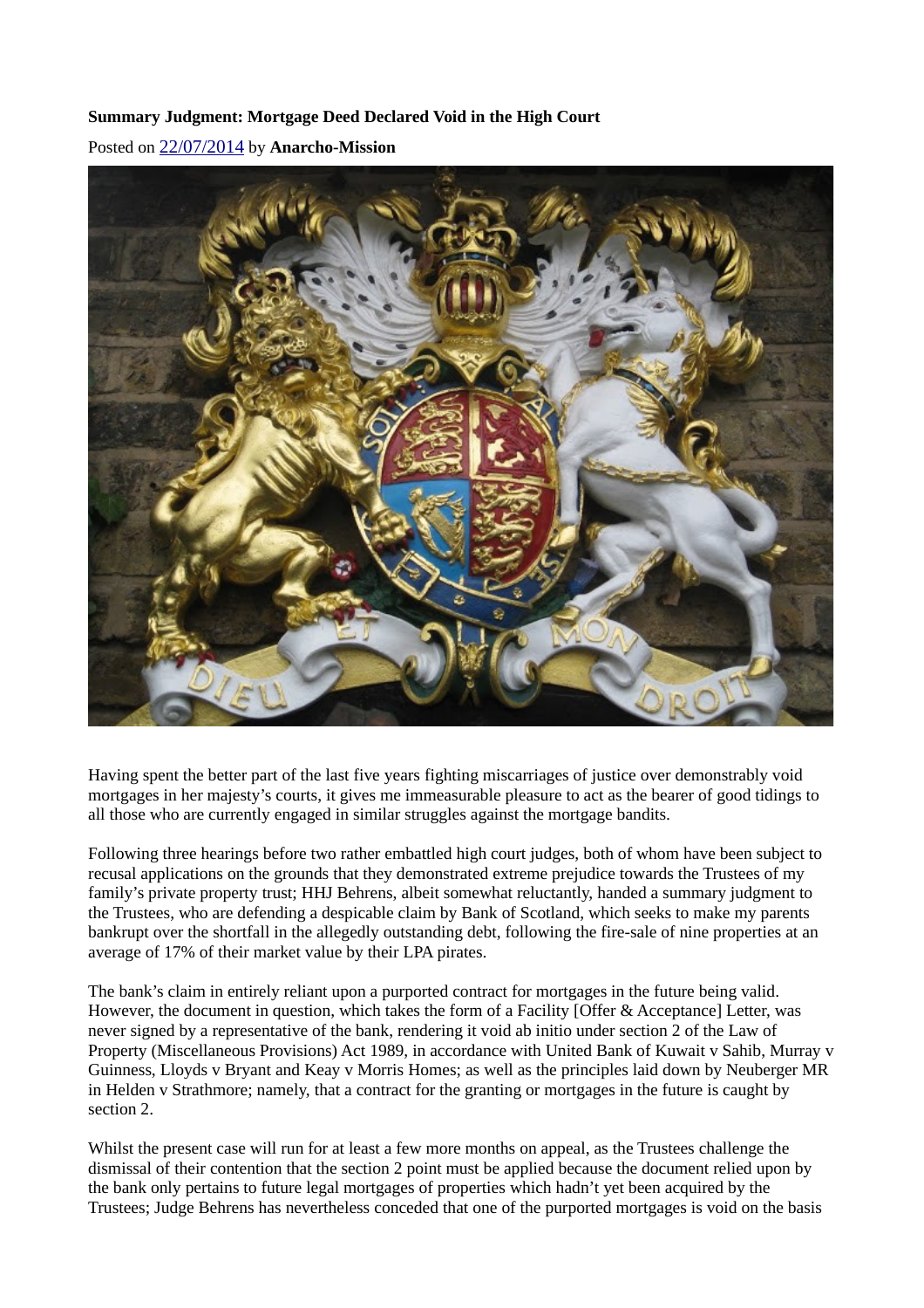that it is not properly witnessed, in breach of section 1(3) of the 1989 Act, which is highly significant for a number of reasons:

1. The Trustees have been arguing that nine mortgages over 12 properties are void and unenforceable throughout both the original proceedings, which went before HHJ Walton in the High Court in Newcastle on 22 October 2010, as well as in the claim of fraud upon the court [filed in July 2013]; both claims were dismissed as totally without merit, along with all applications for injunctive relief, permission to appeal and for judicial review. This decision means that the section 1 point in each of those applications has now been emphatically sustained, at least in part, confirming that each order made is void for claiming that there was no merit in the points submitted by the Trustees.

2. Judge Walton's verdict must be set aside the judgment in which he dismissed the original claim, that there are no enforceable legal mortgages in existence, since he relied upon the false evidence given by the bank's director and its receivers under oath, that each of the purported mortgage documents had been certified as being valid by their solicitors, prior to the commencement of the proceedings by the Trustees in August 2010.

3. The setting aside of Walton's verdict will also take out the decision of Lloyd LJ to dismiss our application for permission to appeal that judgment as totally without merit, along with Behrens' June 2012 decision to refuse permission to proceed with a judicial review of Walton's decision, which included a void civil restraint order being illegally made against my name, after "I" declared the entire justice system void in the absence of justice being duly served.

4. Behrens' without merit dismissal of the fraud upon the court claim in December 2013 must also now be reversed, since he has now conceded that the section 1(3) argument he previously rejected is entirely correct. That claim must now be reinstated, which will automatically result in summary judgment for the Trustees, since neither the bank or the receivers filed any form of defence within the time allowed. Judge Behrens is well aware of these facts.

5. The Extended Civil Restraint Order [ECRO], illegally issued by Norris J in July 2013, against my name and those of the Trustees, effectively banning me from making any application to or appearing in any court, criminal or civil, without the permission of Behrens or Atherton [a senior District Judge], must also be set aside as void for the same reasons, along with four other orders issued by them since December last year, on the ground that they were all founded on the erroneous presumption that the ECRO was validly issued, which it most certainly was not.

6. District Judge Earl's stay on criminal proceedings against the LPA pirates in the Magistrates' Court in July 2013 can now be lifted and the bank's executives will be added as defendants; meaning that, upon the application of the Trustees, the private criminal prosecution will proceed to trial to hear the allegations of section 2 and section 3 fraud against the bank and its pirates, on the basis that Judge Earl has already ruled that this would be open to the Trustees if any one of the mortgages were deemed to be illegal and void; and in the event that a swift and equitable settlement is not proposed and executed by the receivers [and ultimately, the bank].

7. The property chamber in the 1st tier of the upper tribunal is now bound to order that the Land Registry [LR] cancel the mortgage; the LR has already accepted that it is liable for the losses incurred, prior to the formation of the property chamber in July 2013. In any event, this is no longer a point of contention.

8. Since none of the purported mortgages concerned were properly witnessed, the same fate awaits each of them.

Given these truly daunting ramifications for any member of her majesty's judiciary, it is certainly not surprising that Behrens insisted on indirectly leaving the section 2 point for another judge to decide, in either the court of appeal or the supreme court on appeal, admitting that he was merely relying upon the doctrine of res judicata, relating to matters that are considered already settled by senior judges.

However, considering that it is extremely unlikely that either of those courts would ever rule that the decision of Lloyd to refuse an application for permission to appeal, without a hearing, must take precedence over Neuberger MR's judgment in Helden, which was a final decision of the court of appeal, led by the current